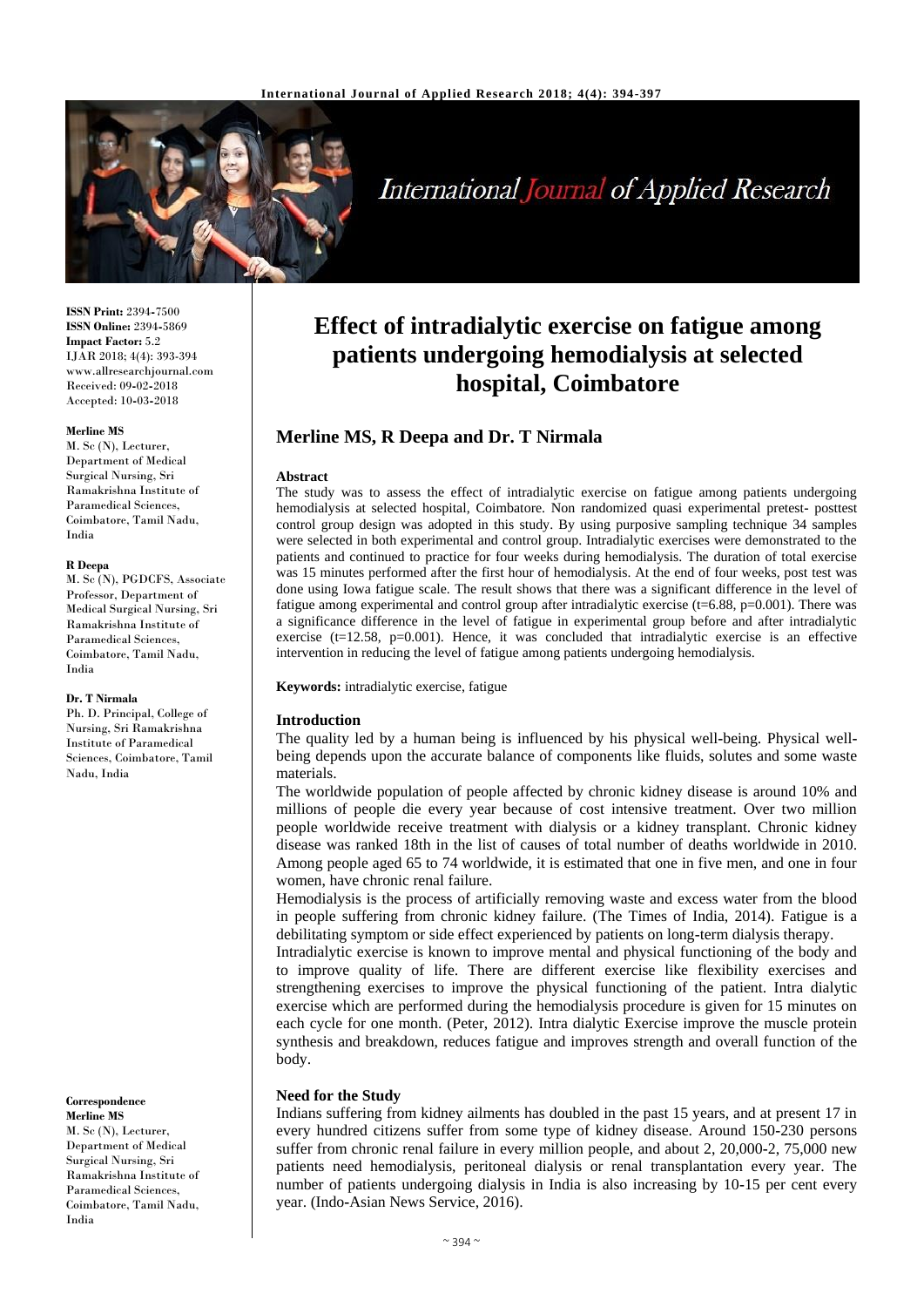The prevalence of fatigue ranges from 60% to 97% in patients on long**-**term renal replacement therapy. The importance of fatigue to patients with kidney disease is underscored that 94% of hemodialysis patients willing to undergo regular dialysis if there is an associated increase in energy level. (Jung & park, 2011).

Intra dialytic exercise improves exercise adoption and adherence, it is performed safely, and is feasible to administer. Moreover, intra dialytic exercise can improve solute removal, hemodialysis adequacy, intra dialytic protein synthesis, muscular strength, peak oxygen consumption, nutritional status and quality of life. There are currently no policies or position stands regarding exercise prescription for hemodialysis patients. (Cheema, Smith & Singh, 2009).

## **Statement of the Problem**

Effect of Intra dialytic Exercise on Fatigue among Patients undergoing Hemodialysis at Selected Hospital, Coimbatore.

### **Objectives**

- 1. To assess the level of fatigue among patients undergoing haemodialysis.
- 2. To evaluate the effect of intradialytic exercises on fatigue among patients undergoing haemodialysis.
- 3. To associate the level of fatigue with selected demographic variables among patients undergoing haemodialysis.

## **Methods and materials research design**

Quantitative research approach was adopted for the study with Non randomized quasi experimental pretest**-**posttest control group design. The study was conducted in dialysis unit of selected Hospital Coimbatore. A total of 34 patients undergoing hemodialysis were selected for the study using Non probability**-**Purposive sampling technique in both experimental and control group. The independent variable is intradialytic exercise and dependent variable is the level of fatigue. Intradialytic exercises were given only to the experimental group and the control group received routine treatment.

Demographic data consists of age, gender, educational status, occupation, monthly income, onset of renal failure,

duration of hemodialysis treatment, any other associated illness and number of cycles. Biochemical parameters consists of blood sugar, blood urea, serum creatinine, serum potassium and hemoglobin assessed at day one and day 30. Physiological parameters include blood pressure before and after hemodialysis. Ethical consent was obtained from the institutional ethical committee. Written consent was obtained from each study participants.

Intra dialytic Exercises were performed after the first hour of hemodialysis. Each exercise must be performed for one minute and totally for 14 minutes for 14 exercises. On the First day seven exercise were taught and then gradually increased to fourteen exercises based on the tolerance of the patients. The level of fatigue using Iowa fatigue assessment scale for both experimental and control group was assessed before and after Intradialytic exercise.

## **Criteria for sample selection**

The samples were selected based on the following inclusion and exclusion criteria.

### **Inclusion criteria**

- 1. Patients who are alert and cooperative.
- 2. Patients who are undergoing hemodialysis for two or more cycles in a week.
- 3. Patients who are willing to participate in this study.
- 4. Patients who are regularly coming for hemodialysis.
- 5. Patients who are undergoing hemodialysis for more than one year.
- 6. Patients who are undergoing hemodialysis for monday, wednesday and friday are considered as experimental group and rest of the days in control group.

### **Exclusion criteria**

- 1. Patients who are critically ill.
- 2. Patients with musculoskeletal deformities.
- 3. Patients with diabetic foot or burns injury.
- 4. Patients who are undergoing emergency hemodialysis and first hemodialysis.
- 5. Patients with femoral and jugular dialysis.

### **Data analysis and interpretation**

|                             |                | Experimental group $(n=20)$ | Control group (n=14) |                              |  |  |  |  |
|-----------------------------|----------------|-----------------------------|----------------------|------------------------------|--|--|--|--|
| Socio Demographic variables | Frequency      | Percentage (%)              |                      | Frequency Percentage $(\% )$ |  |  |  |  |
| Age (in years)              |                |                             |                      |                              |  |  |  |  |
| 21-35                       | 4              | 20                          | $\overline{2}$       | 14.28                        |  |  |  |  |
| 36-50                       | $\overline{4}$ | 20                          | $\overline{c}$       | 14.28                        |  |  |  |  |
| 51-65                       | 9              | 45                          | 7                    | 50                           |  |  |  |  |
| >65                         | 3              | 15                          | 3                    | 21.44                        |  |  |  |  |
|                             |                | <b>Gender</b>               |                      |                              |  |  |  |  |
| Male                        | 14             | 70                          | 11                   | 78.57                        |  |  |  |  |
| Female                      | 6              | 30                          | 3                    | 21.43                        |  |  |  |  |
| <b>Education</b>            |                |                             |                      |                              |  |  |  |  |
| Illiterate                  | 3              | 15                          | $\overline{2}$       | 14.28                        |  |  |  |  |
| Primary school              |                | 5                           | $\overline{c}$       | 14.28                        |  |  |  |  |
| Middle school               | 4              | 20                          | 4                    | 28.57                        |  |  |  |  |
| High School                 | 6              | 30                          |                      | 7.15                         |  |  |  |  |
| Higher secondary and above  | 6              | 30                          | 5                    | 35.72                        |  |  |  |  |
| <b>Occupational Status</b>  |                |                             |                      |                              |  |  |  |  |
| Employed                    |                |                             |                      |                              |  |  |  |  |
| Unemployed                  | 5              | 25                          | 4                    | 28.57                        |  |  |  |  |
| Monthly                     | 15             | 75                          | 10                   | 71.43                        |  |  |  |  |

**Table 1:** Demographic variables of patients undergoing hemodialysis.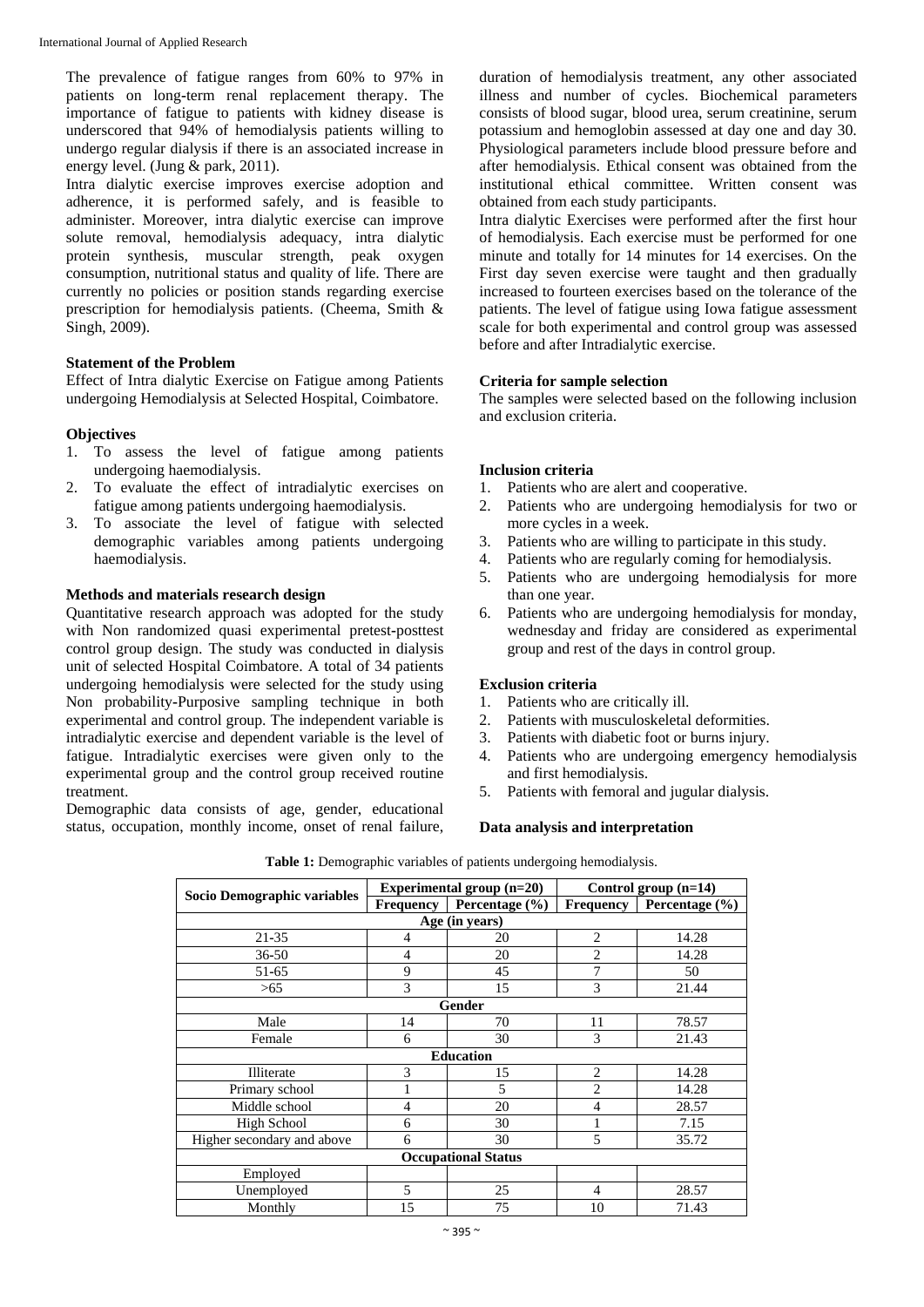| <b>Income (in Rupees)</b>                     |    |    |                               |       |  |  |  |
|-----------------------------------------------|----|----|-------------------------------|-------|--|--|--|
| $<$ 5000                                      |    | 20 |                               | 7.14  |  |  |  |
| 5001-10,000                                   |    | 15 |                               | 7.14  |  |  |  |
| 10,001-15,000                                 | 6  | 30 |                               | 28.58 |  |  |  |
| > 15,000                                      |    | 35 | 8                             | 57.14 |  |  |  |
| Duration of Hemodialysis treatment (in years) |    |    |                               |       |  |  |  |
| $<$ 5 years                                   | 18 | 90 | 12                            | 85.71 |  |  |  |
| $>5$ years                                    |    | 10 | $\mathfrak{D}_{\mathfrak{p}}$ | 14.29 |  |  |  |
| Number of hemodialysis Cycles per week        |    |    |                               |       |  |  |  |
| 2 Cycles                                      | 18 | 90 | 8                             | 57.14 |  |  |  |
| 3 Cycles                                      | ∍  |    |                               | 42.86 |  |  |  |

Age group of patients undergoing hemodialysis revealed that, majority of patients were between the age group of 51**-** 65 years in experimental group 9(45%) and control group 7(50%) respectively.

Gender of patients undergoing hemodialysis revealed that, among 34 patients, majority of patients were males in both experimental group 14(70%) and control group 11(78.57%) respectively.

Educational status of patients undergoing hemodialysis revealed that, in the experimental group 6(30%) patients had high school education and higher secondary and above education respectively. In the control group 5(35.72%) had higher secondary and above education.

Occupational status of patients undergoing hemo dialysis revealed that, 15(75%) in experimental group and 10(71.43%) in control group were unemployed.

Monthly income of patients undergoing hemodialysis revealed that, 7(35%) patients from experimental group and 8(57.14%) patients from control group are getting their monthly income above 15,000.

Duration of hemodialysis treatment of patients undergoing hemodialysis revealed that, majority of patients 18(90%) in experimental group and 12(85.71%) in control group undergo hemodialysis for less than 5 years.

Associated illness of patients undergoing hemodialysis revealed that, majority of patients 20(100%) in experimental group and 13(92.86%) in control group had associated illness.

Number of hemodialysis cycles of patients undergoing hemodialysis revealed that, majority of patients 18(90%) in experimental group and 8(57.14%) in control group undergo 2 cycles a week.

| <b>Table 2:</b> Comparison on the Level of Fatigue among Patients undergoing Hemodialysis |  |  |
|-------------------------------------------------------------------------------------------|--|--|
|                                                                                           |  |  |

|                     |                         |          | Experimental group (n=20) |                                   |                     | Control group (n=14)                     |                         |                                        |            |                                           |
|---------------------|-------------------------|----------|---------------------------|-----------------------------------|---------------------|------------------------------------------|-------------------------|----------------------------------------|------------|-------------------------------------------|
|                     |                         | Pre test |                           | Post test                         |                     | Pre test                                 |                         | Post test                              |            |                                           |
| S.<br>N<br>$\bf{o}$ | <b>Level of Fatigue</b> |          | ħ<br>Ė                    | $\mathcal{S}_0$<br>centage<br>Per | 5<br>quen<br>ه<br>Ě | $\mathcal{S}_{\bullet}$<br>intage<br>Pej | 5<br>ධ<br>▭<br>ಕ್ಷ<br>Ě | $\mathcal{S}_{\bullet}$<br>entage<br>ዺ | ð<br>Ě     | $\mathcal{S}_{\bullet}$<br>centage<br>Per |
|                     |                         |          | Pre test                  | 38.5                              |                     | 4.35                                     |                         |                                        |            |                                           |
|                     |                         |          |                           |                                   |                     |                                          | 7.55                    |                                        | $12.58***$ |                                           |
|                     | ◠                       |          | Post test                 | 30.95                             |                     | 4.15                                     |                         |                                        |            |                                           |

The table. 2 shows that the level of fatigue in the pretest of experimental group shows that, 10 patients had fatigue (30**-** 39), and in the control group 7 patients had fatigue (30**-**39) and severe fatigue (40**-**55). In the post test of experimental

group 12 patients had fatigue (30**-**39) and in the control group 10 patients had severe fatigue (40**-**55). In the control group 7(50%) patients had severe fatigue and in post test it was increased to 10(71.43%) patients had severe fatigue.

**Table 3:** Analysis on the effect of intradialytic exercise on level of fatigue among patients undergoing hemodialysis in experimental group

| S. No | <b>Observation</b> | Mean  | <b>SD</b> | <b>Mean difference</b> | Calculated 't' value |  |  |
|-------|--------------------|-------|-----------|------------------------|----------------------|--|--|
|       | Pre test           | 38.5  | 4.35      |                        |                      |  |  |
|       |                    |       |           | 7.55                   | $12.58***$           |  |  |
|       | Post test          | 30.95 | 4.15      |                        |                      |  |  |
|       |                    |       |           |                        |                      |  |  |

\*\*\* Significant at 0.001 level

The table 3 shows that, the mean level of fatigue among patients during pre**-**test and post**-**test in the experimental group was 38.5 and 30.95 respectively with a mean difference of 0.20. Likewise the standard deviation of pretest and post test was 4.35 and 4.15 respectively. The calculated 't' value 12.58 was greater than the table value of 3.88 at 0.001 level of significance. Hence there is a significant difference in pretest and post test of experimental group. Hence the research hypothesis was accepted.

### **Major findings**

Age and educational status had significant association with

level of fatigue at 0.05 level of significance and associated illness had association at 0.001 level of significance.

There is no significant difference on the level of Biochemical Variables among experimental group and control group before and after Intradialytic Exercise.

There is significant difference in systolic blood pressure before and after hemodialysis in experimental group at't' value 4.28 significant at 0.001 level and diastolic blood pressure before and after hemodialysis in experimental group at 't' value 2.3 significant at 0.05 level.

The mean pretest and post**-**test level of fatigue was reduced from 38.5 and 30.95 after administration of Intradialytic